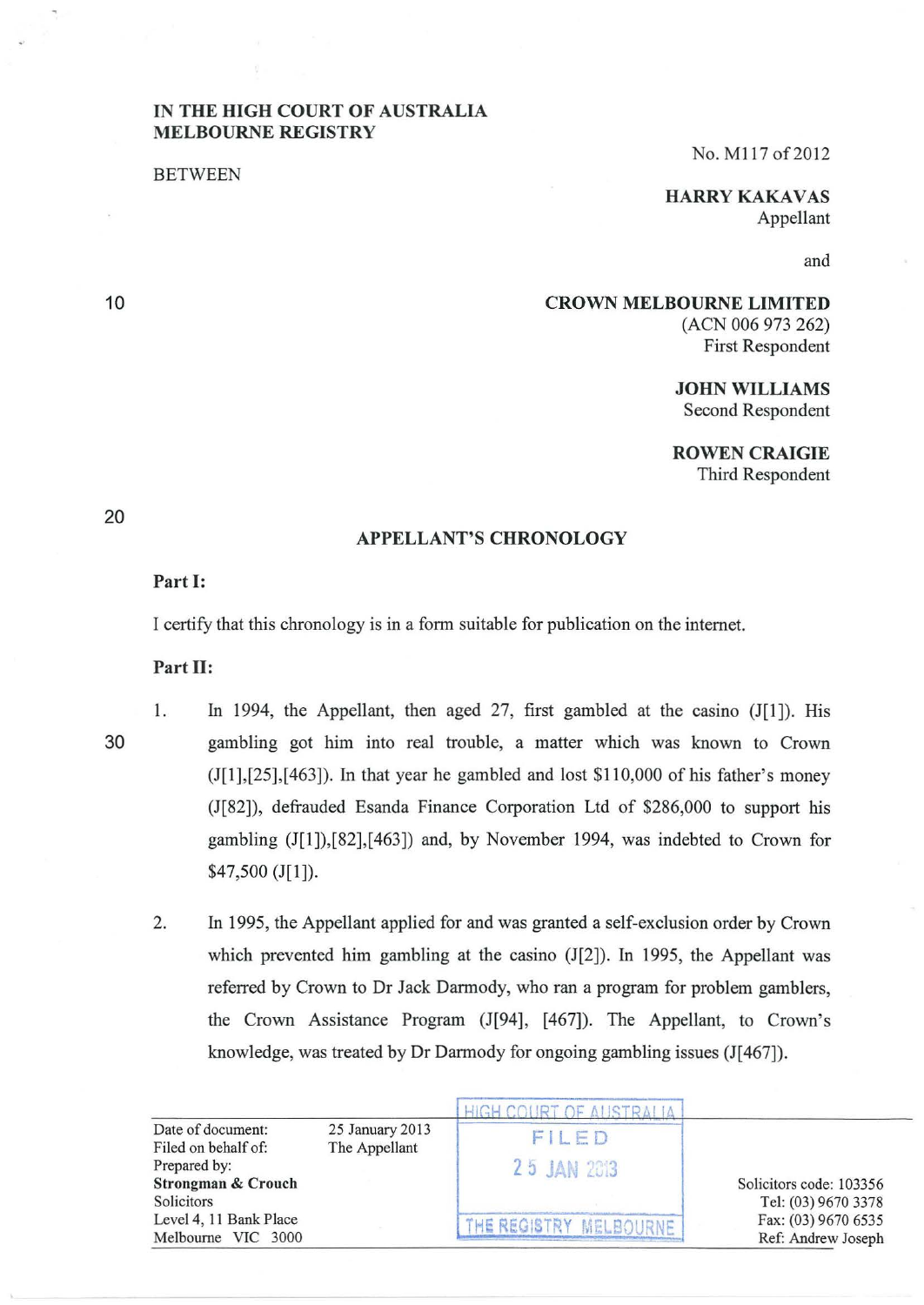- 3. In 1996, Dr Darmody referred the Appellant to Mr Bernard Healey, a clinical psychologist who specialized in gambling related diseases (J[103]). Mr Healey, to Crown's knowledge (J[110]), treated the Appellant. Mr Healey, diagnosed the Appellant as a *"classic pathological gambler"* (J[l03] & [104]).
- 4. In mid 1998, following a period of imprisonment for the Esanda fraud, the Appellant applied to have his self exclusion order with Crown revoked (J[4]). His application was accompanied by a psychologist's report from Mr Tim Watson-Munro which noted that the Appellant no longer felt the pathological compulsion to gamble (J[5],[114]). The self exclusion order was revoked by Crown [J[5],[122]). Crown's concems about the Appellant's difficulty in controlling his gambling were not entirely satisfied when it acceded to his application to revoke his self exclusion order (J[477]). At the same time Crown withdrew the Appellant's licence to enter the casino complex **(WOL)** (J[5],[122]).
- 5. On 28 September 2000, the NSW Chief Commissioner of Police directed that the Appellant be excluded from Star City Casino in Sydney (J[138]).
- 6. Two officers of Crown, Mr Horman (J[36]) and the Third Respondent **(Mr Craigie)** (J[32]), were aware of the lEO in early November 2000 (J[143], [144],[145],[146] & [559]). Their knowledge was Crown's knowledge (J[86]). The IEO was recorded in several Crown documents  $(J[144], [150], [166] \& [559])$ .
- 20 7. Between mid 1998 and 2001, the Appellant applied repeatedly to resume his patronage at the casino but his requests were denied (J[8] & [157]). After 2001, the Appellant made no serious attempt to return to the casino and had little contact with Crown (J [157], [165] & [172]).<sup>1</sup>
	- 8. From about the year 2000, the Appellant held himself out to the world as a very successful Gold Coast businessman who had managed seamlessly to combine the roles of real estate salesman and recreational gambler (J[7]).
	- 9. In 2000, the Appellant self excluded from Jupiters Casino on the Gold Coast (J[l37]). Crown, through Mr Horman, became aware of this self exclusion and Mr Horman was told by the Appellant that it was still in place as at July 2002 (J[478]).

See Mr Horman's evidence at T.1456.29-1457.1 & T 15991-21.

10

 $\mathbf{1}$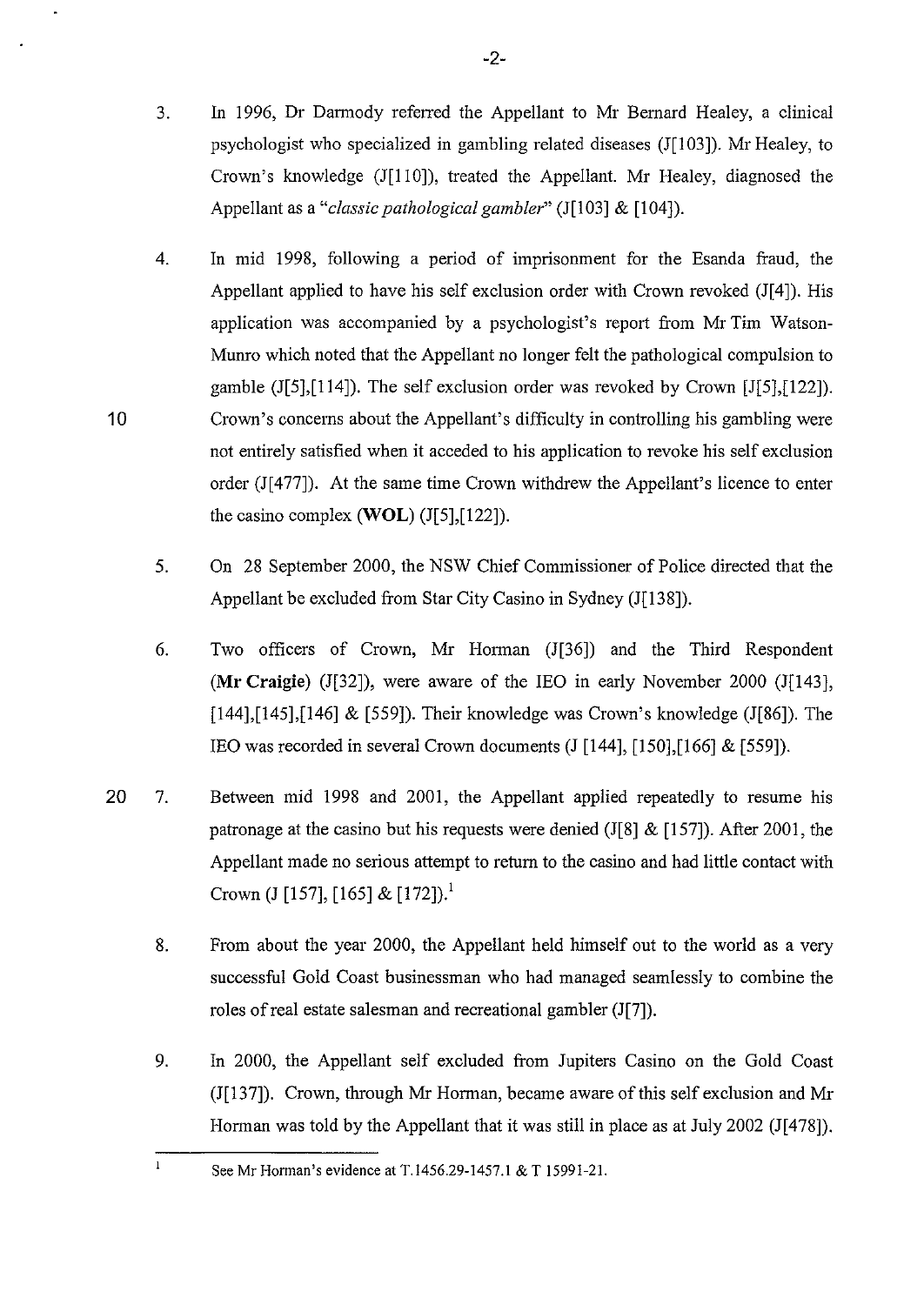In April 2001, the Appellant self-excluded from Burswood Casino (J[159]). Crown, through Messrs Horman and Fleming (J[l93]), knew of this self exclusion (J[479]).

- 10. The *Gaming Legislation (Amendment) Act* 2002 (Vic) amended the *Casino Control Act.* As a result, any person subject to an *"interstate exclusion order"* (as defined in s. 3 of the *Casino Control Act)* became excluded from all casinos in Victoria. Further, the amendment imposed a duty upon Crown to include the name of any person the subject of an interstate exclusion order of which it is or was aware in a daily list of excluded persons to be provided to regulatory personnel (CA[185]). This change took effect on 19 June 2002 (CA[185]).
- 10 II. In January 2003, Mr Horman referred to the Appellant's lEO in an email to Mr Fleming for the purposes of passing information onto the Burswood Casino  $(J[166]).$ 
	- 12. The *Gambling Regulation Act* 2003 (Vic) was assented to on 16 December 2003. Section 12.1.2 of that Act inserted s. 78B into the *Casino Control Act.* The new section headed *"Forfeiture of Winnings"* took effect on 1 July 2004. It provided that all winnings paid or payable to a person the subject of an interstate exclusion order are forfeited to the State of Victoria (CA[186]).
- 20 13. By October 2004, Crown's senior executives including the Second Respondent **(Mr Williams)** (J[32]) and Mr Craigie learned that the Appellant was travelling well financially, and that he was losing money gambling in Las Vegas  $(J[178],[181],[182]$  &  $[186]$ . They considered his return to Crown should be encouraged (J[S]). Between May and October 2004, Crown's senior executives including Mr Williams, Mr Craigie and Mr Horman, were arranging for the Appellant's return to the casino  $(J[177]-[191])$ .
	- 14. On 29 October 2004, a *"Persons of Interest Committee"* **(POI Committee)** met and concluded that the Appellant be permitted to return  $(J[195],[200],[488])$ . A *"Withdrawal of Licence Committee"* also met and agreed to revoke the Appellant's WOL. That Committee was aware of the Appellant's past gambling problems  $(I[198],[199]$  &  $[228]$ ). The decision to permit the Appellant to return was approved by Mr Craigie (J[l98]).

30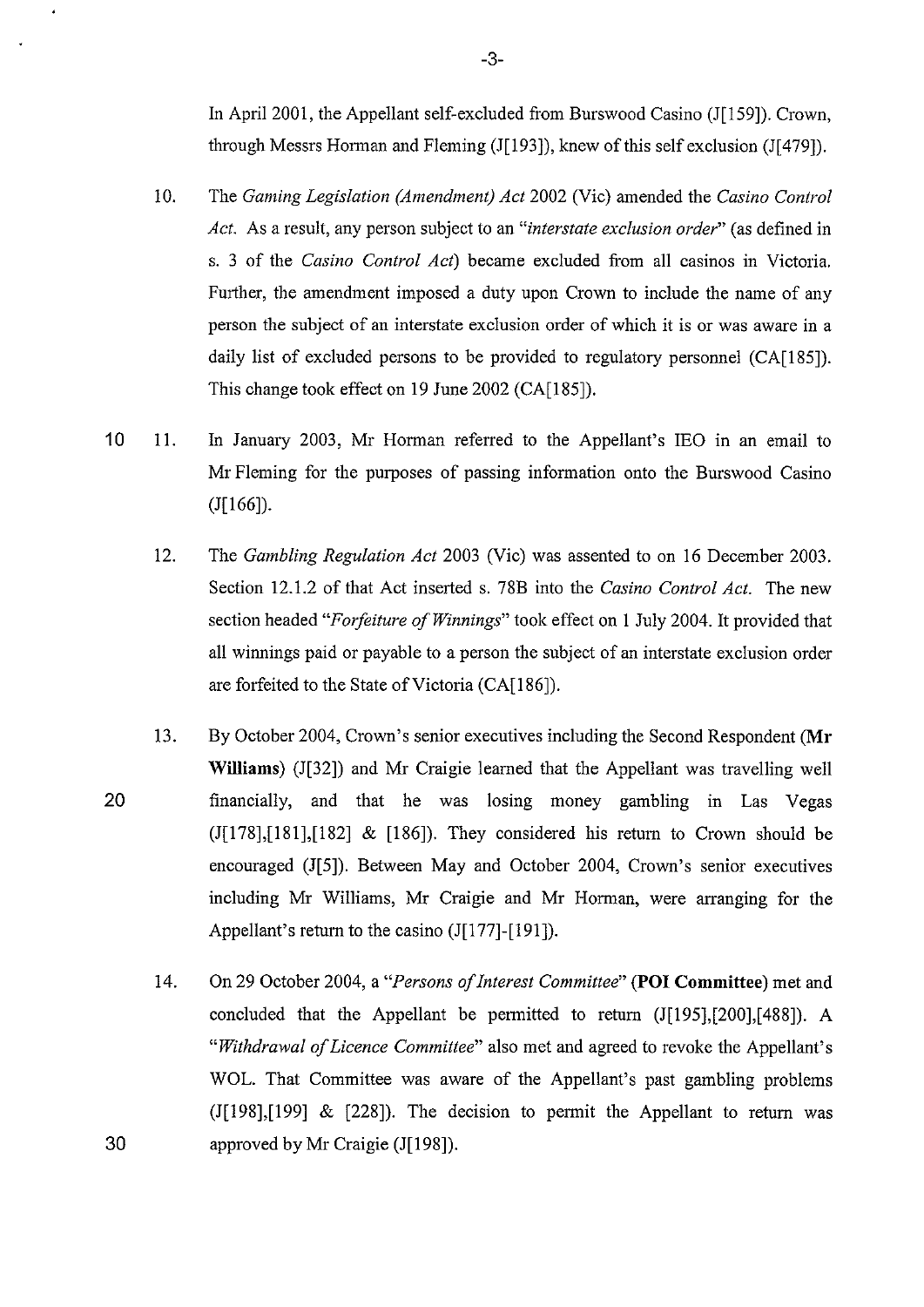- 15. The lEO resonated in Mr Horman's mind in late 2004 (J[166] & [197]).
- 16. On or about 12 November 2004, Crown initiated contact with the Appellant (J[204],[205],[212],[214]). At that time, Crown's officers had a residual concern about his standing as a *"some time"* problem gambler (J[25], [ 493]). Crown subsequently informed the Appellant that his WOL would be revoked upon the Appellant making a written application accompanied by an opinion from a psychiatrist or psychologist stating that he no longer had any gambling problems (J[219], [220], [224]).
- 10 17. On or about 8 or 9 December 2004 Mr Doggett, a senior Crown officer (J[l82]), had a telephone conversation with the Appellant. Mr Doggett explained that Crown was "being very pedantic with your application... because you've been excluded *ji-mn other casinos and you were excluded by the Chief Commissioner of Police in New South Wales ... "* (J[222], [583] & [584]) .. On 9 or 10 December 2004, Mr Doggett flew to the Gold Coast to have the Appellant sign an application prepared by Crown to revoke his WOL. The Appellant had not then been assessed and no opinion from a psychiatrist or psychologist had been obtained (J[222], [223]).
- 18. In December 2004, Mr Healey declined to provide the Appellant with a report clearing him of gambling problems. He informed Mr Doggett that Mr Healey had declined to provide a report and Mr Doggett urged the Appellant to *"try any* 20 *psychologist"* (J[213], [494], [583],[584]).
	- 19. On 23 December 2004, the Appellant obtained a letter from Ms Brooks, a psychologist on the Gold Coast, which he sent to Crown, and in which she wrote that she was unable to assess his suitability for re-admission to Crown  $(J \mid 10]$ , [224]-[226]).
	- 20. The Appellant was invited by Crown to the Australian Men's Open tennis final at the end of January 2005 (J[232]).
- 21. Between June 2005 and 17 August 2006, the Appellant visited the casino on numerous occasions. He entered into premium player agreements (J[226], [270]). He was provided with inducements which influenced him to gamble at the casino 30 (J[592]) including the use of a private jet (J[302],[311],[405]), lucky money

-4-